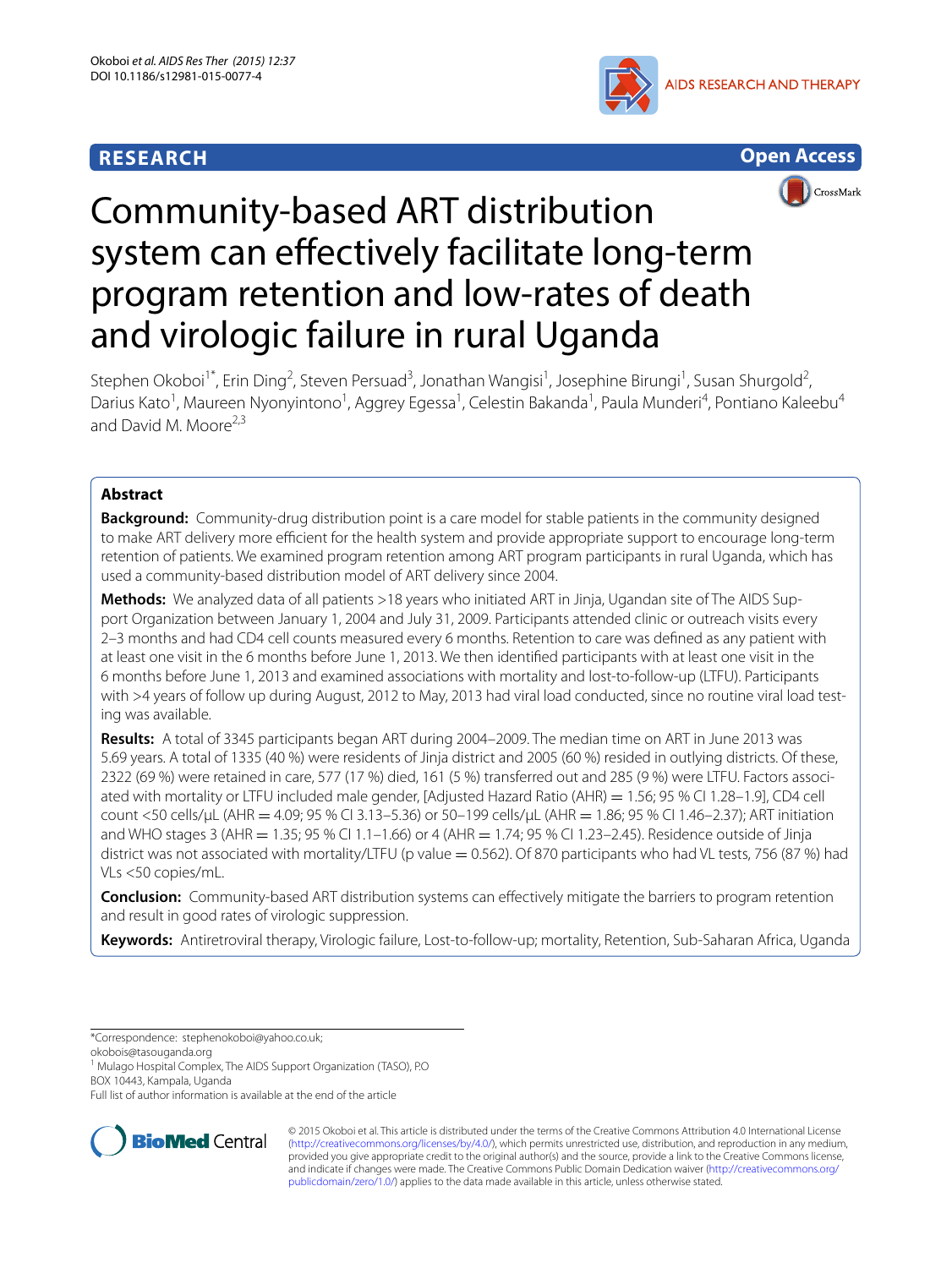#### **Background**

Large-scale antiretroviral treatment (ART) programs for HIV and AIDS were launched in sub-Saharan Africa in 2003–2004 with the increases in funding made available through the Global Fund Against AIDS, Tuberculosis and Malaria and the President's Emergency Plan for AIDS Relief (PEPFAR)  $[1-3]$  $[1-3]$ . From their inception, much attention was then focused on patients' day-to-day adherence to ART which have generally shown very good results [\[1](#page-7-0), [3–](#page-7-1)[5](#page-7-2)].

However, long-term retention of patients in treatment programs, a prerequisite for achieving any adherence at all has gained more attention in recent years [\[4\]](#page-7-3). Most large-scale treatment providers have few resources available to track missing patients; and patient attrition is often not prioritized as a primary outcome and clinical studies often focus solely on describing those patients who are retained in care. In a study conducted in 17 facilities in Uganda, Tanzania and Zambia, loss to follow up ranged from an average of 25.9 % at 1 year to 41.9 % at 4 years [[8\]](#page-8-0). Other studies have shown that transportation costs, absence of treatment partner or lack of family support as significant barrier to program retention [\[6](#page-7-4), [7,](#page-7-5) [12,](#page-8-1) [16,](#page-8-2) [24](#page-8-3)].

In studies with follow-up beyond the first 4 years of treatment, LTFU has been shown to vary between 7 % in a program in Malawi [\[6](#page-7-4), [10](#page-8-4)] to 56 % for one program in Uganda [[7\]](#page-7-5). In a recent systematic review of participant retention in ART programs in Africa, researchers found an estimated median retention of care of 64.4 % (range 57.5–72.1 %) after 3 years after ART initiation among 39 cohorts with over 225,000 patients in total [\[8](#page-8-0)]. LTFU was the most common factor for not been retained [\[13](#page-8-5), [18\]](#page-8-6). Possible explanations for these variations in patient retention include patients having to pay for their medication, patients accessing care at another facility and unreported mortality [6, 10 16]. Additionally, lack of transportation and distance from the clinic, financial strain, work or child care responsibilities, social issues, and feeling that their health was too poor or too good to warrant continuing have all been identified as barriers to being retained in care [[6,](#page-7-4) [10](#page-8-4), [16](#page-8-2)]. When investigated, the proportion of patients LTFU who were then discovered to have died ranged from 25 to 50 % [[1,](#page-7-0) [10,](#page-8-4) [17](#page-8-7), [19\]](#page-8-8).

We undertook an analysis of program data at one of the TASO centers in Jinja, Uganda to examine program retention, LTFU and mortality among clients enrolled in the first 5 years of the ART program. Our primary interest was in examining whether clients from districts which were distant from the TASO centre had the same likelihood of being retained in care, as those who resided close to the TASO clinic. In a sample of those retained in care after 5 years of treatment, we also conducted VL testing to measure the prevalence of virologically defined treatment failure in a program without access to routine VL testing.

#### **Results**

A total of 3340 participants began ART during 2004– 2009 and the median time on ART for these individuals in June 2013 was 5.7 years ( $IQR = 4.1 - 7.2$ ). Of these individuals, 2379 (71 %) were females, the median age at ART initiation was 40 years ( $IQR = 34-46$ ), and 1618 (55 %) of the participants had some primary education as their highest level attained. The median CD4 cell count at initiation was 184 cells/ $\mu$ L (IQR = 95–298). A total of 1335 (40 %) were residents of Jinja district and 2005 (60 %) resided in outlying districts. A total of, 1361 (44 %) of the participants began treatment on Nevirapine, Zidovudine and Lamivudine, 950 (31 %) began with Niverapine, Stavudine and Lamivudine and 323 (11 %) began with Efavirenz, Zidovudine and Lamivudine.

A total of 2317 (69 %) participants had at least one recorded clinic or outreach visit recorded between November 1, 2012–May 31, 2013. For participants not retained in care, 577 (17 %) were known to have died, 161 (5 %) had transferred out and 285 (9 %) were classified as LTFU. The mortality rate was 3.22/100 and the rate LTFU was  $1.59/100$  $1.59/100$  person years. Table 1 shows the bivariate analysis of factors associated with mortality or LTFU. Male participants represented a higher proportion of those who died or LTFU than those who were retained in care 37 vs 25 %, respectively; ( $p < 0.001$ ). We also found that WHO stage at treatment initiation ( $p < 0.001$ ), CD4 cell count at initiation ( $p < 0.001$ ) hemoglobin values at ART initiation ( $p < 0.001$ ) and occupation ( $p = 0.045$ ) were higher in those who died or were LTFU. District of residence at ART initiation was also unequally distributed across the four vital status categories ( $p < 0.001$ ). However, when expressed as row percentages (rather than column percentages as in Table  $1$ ) the proportion retained in care had a fairly narrow range from a low 67 % in Jinja to a high 73 % in surrounding districts (data not shown). Mortality ranged from 14 % in Buikwe to 20 % in Mayuge and LTFU ranged from 4 % in Mayuge to 10 % in "other districts".

In the multivariate Cox proportional hazards analysis of factors associated with time to death or LTFU as in Table [1](#page-2-0), male gender [adjusted hazard ratio  $(AHR) = 1.56$ ; 95 % CI 1.28-1.9 was significantly associated with LTFU or mortality. CD4 cell count <50  $(AHR = 4.09; 95 % CI. 3.13–5.36)$  or 50–199 cells/ μL (AHR = 1.86; 95 % CI 1.46–2.37) at ART initiation and WHO stages 3 (AHR =  $1.35$ ; 95 % CI 1.1-1.66) or 4 (AHR = 1.74; 95 % CI 1.23–2.45) were also associated with the outcome. Participants who received Stavudine, Lamivudine and Nevirapine,  $(AHR = 1.38; 95 %$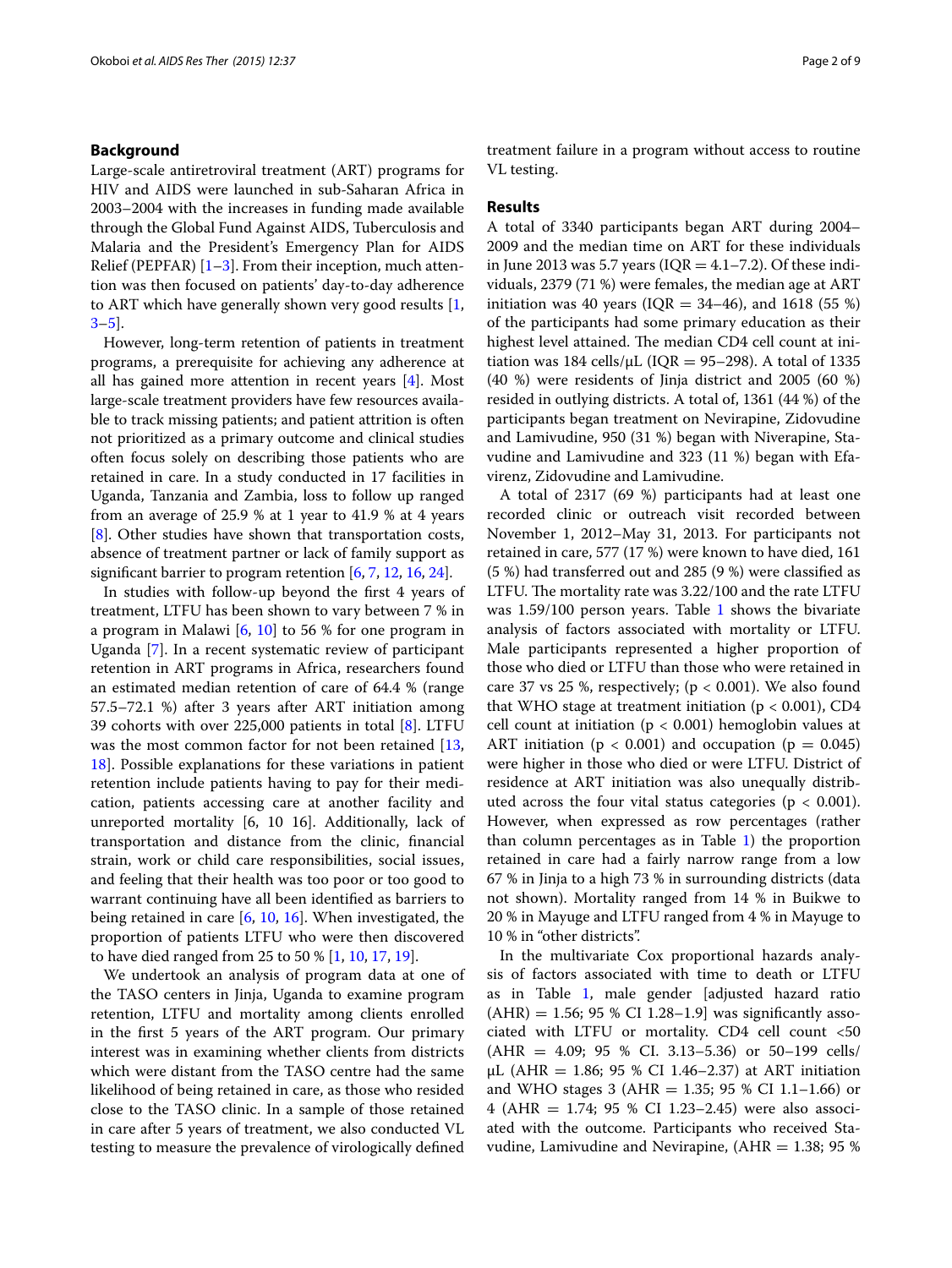| <b>List of clinical factors</b>         | Univariate          |         | <b>Multivariate</b> |         |  |
|-----------------------------------------|---------------------|---------|---------------------|---------|--|
|                                         | HR (95 % CI)        | p value | HR (95 % CI)        | p value |  |
| Age at ART initiation                   | 0.99(0.98, 1.00)    | 0.065   | 1.00 (0.99, 1.01)   | 0.720   |  |
| First ARV regimen                       |                     |         |                     |         |  |
| Nevirapine/zidovudine/lamivudine        | $1.00(-)$           | 0.018   | $1.00(-)$           | 0.003   |  |
| Efavirenz/stavudine/lamivudine          | 0.64(0.39, 1.03)    |         | 0.87(0.53, 1.44)    |         |  |
| Efavirenz/zidovudine/lamivudine         | 0.61(0.42, 0.89)    |         | 0.74(0.51, 1.09)    |         |  |
| Nevirapine/stavudine/lamivudine         | 0.91(0.74, 1.14)    |         | 1.38 (1.08, 1.76)   |         |  |
| Other ARV regimen                       | 1.21(0.86, 1.71)    |         | 1.41 (1.00, 1.99)   |         |  |
| WHO stage                               |                     |         |                     |         |  |
| Stages 1 and 2                          | $1.00(-)$           | < 0.001 | $1.00(-)$           | 0.002   |  |
| Stage 3                                 | 1.52 (1.24, 1.85)   |         | 1.36(1.1, 1.67)     |         |  |
| Stage 4                                 | 1.82(1.3, 2.56)     |         | 1.72 (1.21, 2.43)   |         |  |
| CD4 at ART initiation                   |                     |         |                     |         |  |
| $\geq$ 200                              | $1.00(-)$           | < 0.001 | $1.00(-)$           | < 0.001 |  |
| $50 - 199$                              | 2.21(1.75, 2.8)     |         | 1.86 (1.46, 2.37)   |         |  |
| < 50                                    | 5.25 (4.07, 6.78)   |         | 4.11(3.13, 5.4)     |         |  |
| District of residence at ART initiation |                     |         |                     |         |  |
| Jinja                                   | $1.00(-)$           | 0.879   | $1.00(-)$           | 0.562   |  |
| Buikwe                                  | 0.87(0.65, 1.15)    |         | 0.92(0.69, 1.22)    |         |  |
| lganga                                  | 0.87(0.65, 1.15)    |         | 0.77(0.58, 1.03)    |         |  |
| Kamuli                                  | $0.92$ (0.66, 1.28) |         | $0.92$ (0.66, 1.28) |         |  |
| Mayuge                                  | 0.95(0.7, 1.27)     |         | 0.95(0.7, 1.28)     |         |  |
| Other                                   | 0.85(0.55, 1.31)    |         | 0.77(0.5, 1.19)     |         |  |
| Education level                         |                     |         |                     |         |  |
| None/preprimary/other                   | $1.00(-)$           | 0.587   | $1.00(-)$           | 0.400   |  |
| Higher education                        | 0.89(0.5, 1.58)     |         | 0.73(0.39, 1.38)    |         |  |
| Some secondary                          | 0.91(0.67, 1.25)    |         | $0.81$ (0.58, 1.12) |         |  |
| Some primary                            | 1.07 (0.82, 1.39)   |         | 0.97(0.74, 1.28)    |         |  |
| Gender                                  |                     |         |                     |         |  |
| Female                                  | $1.00(-)$           | < 0.001 | $1.00(-)$           | < 0.001 |  |
| Male                                    | 1.62 (1.34, 1.96)   |         | 1.6(1.3, 1.97)      |         |  |
| Occupation                              |                     |         |                     |         |  |
| Peasant                                 | $1.00(-)$           | 0.136   | $1.00(-)$           | 0.065   |  |
| Casual laborer                          | 1.24(0.9, 1.72)     |         | 1.13(0.81, 1.58)    |         |  |
| None                                    | 1.32(1.02, 1.71)    |         | 1.34 (1.02, 1.74)   |         |  |
| Other                                   | 1.15(0.83, 1.6)     |         | 1.13(0.8, 1.58)     |         |  |
| Paid employee                           | 1.01(0.7, 1.45)     |         | 0.92(0.61, 1.39)    |         |  |
| Vendor/business person                  | 0.86(0.63, 1.17)    |         | 0.79(0.57, 1.08)    |         |  |
| Year of ART initiation                  | 1.39 (1.29, 1.51)   | < 0.001 | 1.32(1.2, 1.46)     | < 0.001 |  |

### <span id="page-2-0"></span>**Table 1 Cox proportional hazards analysis of factors associated with time to mortality or loss to follow up**

CI 1.08–1.76) or atypical ARV regimens (AHR  $=$  1.41; 95 % CI 1.00–1.99) also had an increased hazard of mortality/LTFU in comparison to those who began therapy with Nevirapine, Zidovudine and Lamivudine. As well, the year of ART initiation (AHR  $= 1.32$  per year; 95 % CI 1.20–1.46) was significantly associated with mortality/LTFU. Notably, residence in any of the areas outside of Jinja district, again was not associated with mortality/ LTFU in this analysis ( $p$  value  $= 0.562$ ) in comparison to those who resided in Jinja.

We conducted HIV viral load testing on 870 clients of TASO Jinja who had been on ART for more than 4 years and presented for care between June 2012 and August 2013. Of these, we could link 805 (92.5 %) to the electronic database records. These individuals had been receiving ART for a median of 7.0 (IQR 5.0–8.0) years.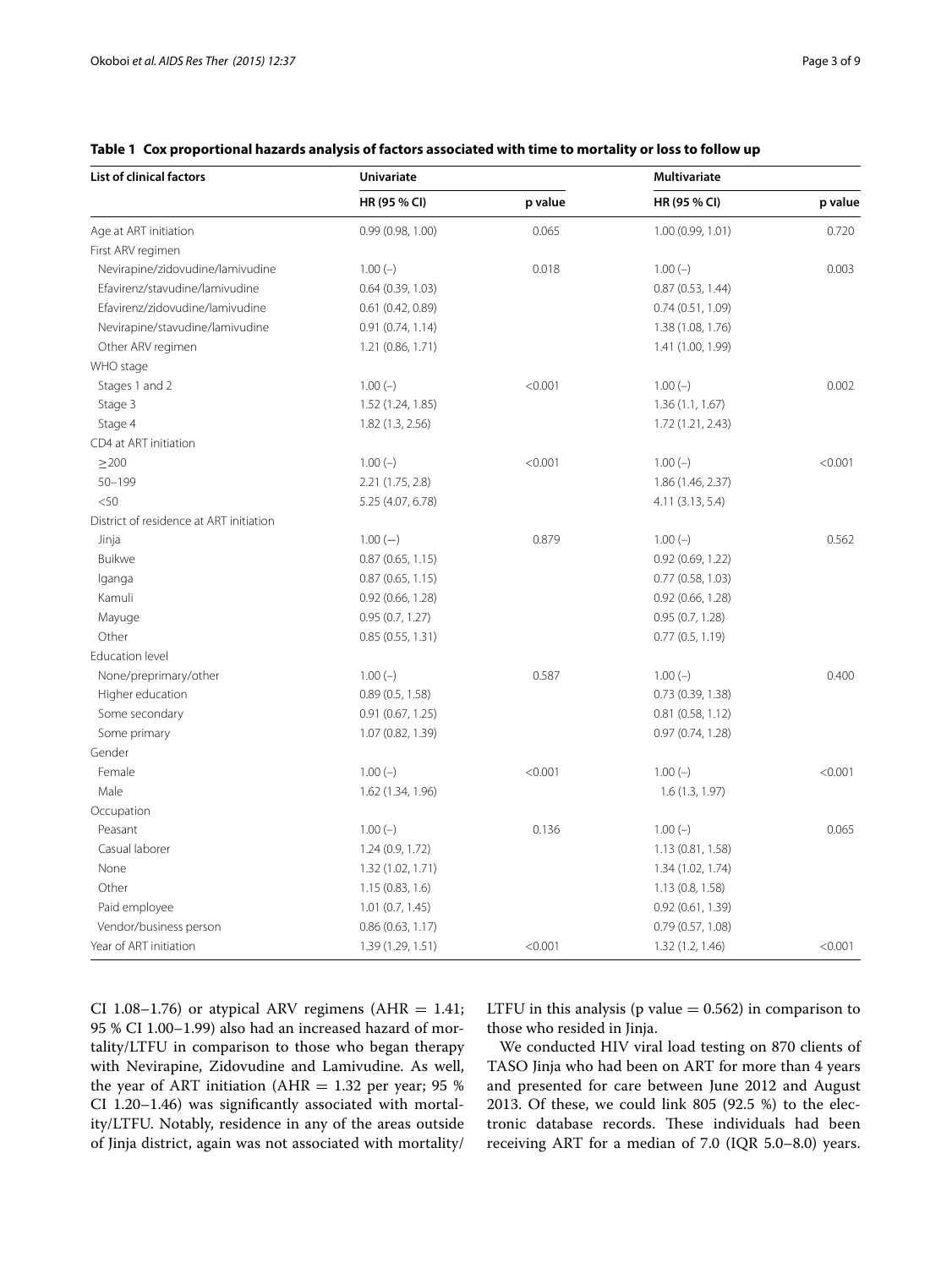The similarities and differences in this sample in comparison to the entire TASO-Jinja cohort are presented in Table [2](#page-4-0). Note that this sample included six participants who were identified as having transferred out and two who were considered LTFU. The sample had more female participants (77 vs. 69.2 %;  $p < 0.001$ ) had higher CD4 cell counts at enrollment (97 vs. 69 %; p < 0.001) (74.7 % female vs 69.4 %; p < 0.001) (Table [3\)](#page-5-0).

Of these individuals, 753 (87 %) of the patients had > 90 % adherence to therapy based on self-report of missed doses. A total of 756 (87 %) participants had  $V Ls < 50$  copies/mL and 809 (93 %) had  $V Ls < 1000$  copies/ml. Table [4](#page-6-0) shows the bivariate analysis of factors associated with virologic failure, defined as a  $VL \ge 1000$ copies/mL. Patients with VLs  $\geq$ 1000 copies/mL were likely to be older than those with VLs <1000 copies/mL (median 45 Vs 42 years; p < 0.003). A lower proportion of women had virologic failure (67 vs 77 %), but this was only marginally significant ( $p = 0.083$ ). Those with VLs ≥1000 copies/mL had lower CD4 cell counts at the time of VL testing (median 253 cells/μL) than those with VLs  $<1000$  copies/mL (575 cells/μL; p  $<0.001$ ). We found a significant association between virologic failure meeting the CD4 cell count criteria treatment failure as defined by WHO ( $p < 0.001$ ). Those with virologic failure were also younger than those without (median age 42 vs. 45 years;  $p < 0.001$ ). There were no significant associations between virologic failure with regimen type, education level, or occupation in the bivariate analysis. Logistic regression analysis revealed that the most recent CD4 cell count [adjusted odds ratio  $(AOR) = 0.51$  per 100 cells/ $\mu$ l; 95 % CI 0.43–0.60] and age (AOR = 0.96 per year; 95 % CI 0.92–0.99) were significantly associated with virologic failure as shown in Table [4.](#page-6-0) We also found that participants whose initial ART regimen was Nevirapine/Stavudine/Lamivudine had an increased odds of virologic failure (AOR = 1.38; 95 % CI 1.08–1.76) in comparison to those who started with Nevirapine/Zidovudine/Lamivudine (reference category).

#### **Discussion**

This study of over 3000 participants in the TASO ART Program in Jinja, Uganda demonstrated that more than 69 % of patients who initiated ART from 2004 to 2009 were retained in care after more than 5 years of treatment. This finding demonstrates that high retention rates are possible even in rural, resource-limited settings, particularly when programs are designed to be client-centered. Not only was retention in care quite high only 9 % of participants became LTFU and mortality was relatively low at 17 % and among those retained in care 93 %, had a VL result of <1000 copies/mL, even without access to VL testing for ART monitoring. While some programs have

reported similar rates of retention [\[3](#page-7-1), [17](#page-8-7), [21,](#page-8-9) [23](#page-8-10), [25,](#page-8-11) [26](#page-8-12), [27,](#page-8-13) [28](#page-8-14)], they most often have been reported with study populations with shorter duration of follow-up (17, 21 22, 23, 25, 26] often in the range of 2 years after ART initiation  $[1, 16, 20]$  $[1, 16, 20]$  $[1, 16, 20]$  $[1, 16, 20]$  $[1, 16, 20]$ , as opposed to the median of 5 years of follow-up in our study. For example, Assefa et al., in the study of outcomes of the ART services in the 55 health facilities in Ethiopia, reported an average 68 % (95 % CI 51–85) of patients retained in care after 2 years of followup [[1](#page-7-0)]. The program at TASO, therefore, has retention figures which are among the better performing programs in the region even over longer follow-up periods.

We also found that, the risk for mortality and LTFU did not differ based on the geographic residence of program participants. This suggests that community-based distribution systems in use at TASO has effectively mitigated the time and cost constraints associated with transportation to ART clinic sites which have been demonstrated as barrier to retaining ART patients in care [[3](#page-7-1), [7,](#page-7-5) [31](#page-8-16)].

Among those retained in care and receiving first-line ART, we found a very low prevalence of virologic failure and very few with detectable VL measurements (i.e.  $\geq$ 50 copies/mL) even in the absence of VL monitoring. While the new WHO 2013 guidelines for the use of ART in resource-limited settings recommend the use of VL testing, it is important to note that ART programs with only routine CD4 testing and good adherence strategies can achieve excellent outcomes and high rates of virologic suppression, even in the absence of such testing. However, it also appears that even the use of these clinical tools available at TASO have not been completely optimized since, we found 44 individuals (5 %) in our sub-study of virologic failure who met criteria for immunologic failure and whom had not yet been switched to second-line therapy. The fact that only 19 of the 44 were found to have  $V Ls \ge 1000$  copies/mL, suggests confirming virologic failure amongst individuals who meet clinical or immunologic criteria for failure may be a more useful role for VL testing than screening large numbers of participants who are clinically well.

While our mortality rate was fairly low (3.22 per 100 person-years), in comparison to other studies in Africa reporting 5.1 per 100 person-years [[6–](#page-7-4)[9](#page-8-17), [14\]](#page-8-18) previous studies have shown that underreporting of mortality due to LTFU can bias the reporting of mortality, [[20](#page-8-15), [22\]](#page-8-19). However, as LTFU in our study was also low, this does not appear to be the explanation for this observation in our study. Of course, since most mortality on ART occurs within the first few months of initiation, it is also expected that studies with longer follow-up time will also yield lower mortality rates [[15,](#page-8-20) [22](#page-8-19), [31\]](#page-8-16).

The rate of LTFU of 1.59 per 100 person-years in our cohort is comparable to that observed in the South Africa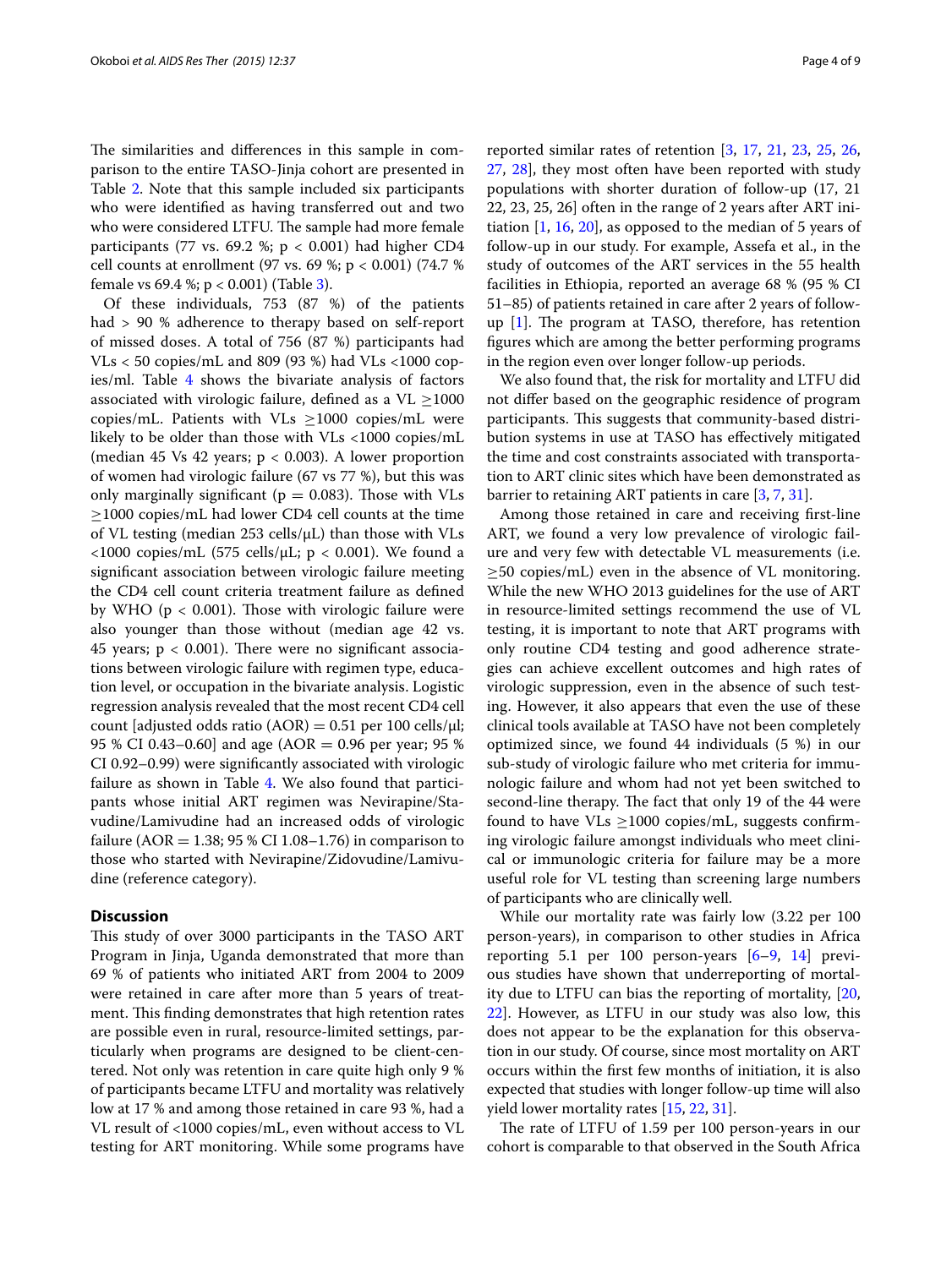| Variable                                                            | <b>Total N</b> | Participants in VL sub-study |                 |                 |                 | p value |
|---------------------------------------------------------------------|----------------|------------------------------|-----------------|-----------------|-----------------|---------|
|                                                                     |                | $No (N = 2540)$              |                 | Yes $(N = 805)$ |                 |         |
|                                                                     |                | N                            | (%)             | N               | (%)             |         |
| Clinical outcomes                                                   | 3345           |                              |                 |                 |                 | < 0.001 |
| Survived and retained in care                                       |                | 1525                         | (60)            | 797             | (99)            |         |
| Dead                                                                |                | 577                          | (23)            | 0               | (0)             |         |
| Lost to follow-up                                                   |                | 283                          | (11)            | $\overline{2}$  | (0)             |         |
| Transferred out                                                     |                | 155                          | (6)             | 6               | (1)             |         |
| Gender                                                              | 3345           |                              |                 |                 |                 | < 0.001 |
| Female                                                              |                | 1757                         | (69)            | 623             | (77)            |         |
| Male                                                                |                | 783                          | (31)            | 182             | (23)            |         |
| CD4 at ART initiation                                               | 3099           |                              |                 |                 |                 | < 0.001 |
| < 50                                                                |                | 429                          | (18)            | 55              | (7)             |         |
| $50 - 199$                                                          |                | 958                          | (42)            | 278             | (35)            |         |
| $\geq$ 200                                                          |                | 915                          | (40)            | 464             | (58)            |         |
| Hemoglobin count of participant at ARV initiation or clinical visit | 2222           |                              |                 |                 |                 | 0.025   |
| $<\!8$                                                              |                | 71                           | (4)             | 13              | (2)             |         |
| $\geq 8$                                                            |                | 1574                         | (96)            | 564             | (98)            |         |
| WHO stage                                                           | 2829           |                              |                 |                 |                 | 0.749   |
| Stage 1                                                             |                | 40                           | (2)             | 10              | (1)             |         |
| Stage 2                                                             |                | 992                          | (47)            | 359             | (49)            |         |
| Stage 3                                                             |                | 913                          | (44)            | 318             | (43)            |         |
| Stage 4                                                             |                | 147                          | (7)             | 50              | (7)             |         |
| Occupation                                                          | 2920           |                              |                 |                 |                 | 0.384   |
| Casual labourer                                                     |                | 202                          | (9)             | 59              | (9)             |         |
| Paid employee                                                       |                | 187                          | (8)             | 48              | (7)             |         |
| Peasant                                                             |                | 940                          | (41)            | 268             | (41)            |         |
| Vendor/business person                                              |                | 321                          | (14)            | 98              | 15)             |         |
| Other                                                               |                | 246                          | (11)            | 61              | (9)             |         |
| None                                                                |                | 401                          | (17)            | 89              | (14)            |         |
| Education level                                                     | 2920           |                              |                 |                 |                 | 0.092   |
| None/preprimary/other                                               |                | 382                          | (17)            | 100             | (16)            |         |
| Some primary                                                        |                | 1294                         | (56)            | 324             | (52)            |         |
| Some secondary                                                      |                | 545                          | (24)            | 174             | (28)            |         |
| Higher education                                                    |                | 75                           | (3)             | 26              | (4)             |         |
| First ARV regimen                                                   | 3076           |                              |                 |                 |                 | 0.003   |
| Efavirenz/Zidovudine/Lamivudine                                     |                | 233                          | (10)            | 90              | (11)            |         |
| Efavirenz/Stavudine/Lamivudine                                      |                | 136                          | (10)            | 64              | (8)             |         |
| Nevirapine/Stavudine/Lamivudine                                     |                | 688                          | (30)            | 262             | (33)            |         |
| Nevirapine/Zidovudine/Lamivudine                                    |                | 1034                         | (45)            | 327             | (42)            |         |
| Other ARV regimen                                                   |                | 198                          | (7)             | 44              | (6)             |         |
| Year of ART initiation                                              | 3345           | 2006                         | $(2006 - 2008)$ | 2006            | $(2005 - 2007)$ | < 0.001 |

## <span id="page-4-0"></span>**Table 2 Comparison of participants in viral load sub-study in 2012 -13 with other participants in Jinja Cohort**

 $N = 3345$  Jinja cohort participants

studies [\[17](#page-8-7)], but relatively lower as compared to the rate observed in Western Kenya which found, 5.1 per 100 person-years of observation [\[31](#page-8-16)]. The careful design and scale up of ART in TASO may have contributed to the observed LTFU. This program has grown in size dramatically, with our cohort increasing enrolment about 3-fold from 2004 to 2013.

These findings could be limited because death was ascertained by patient record review. Consequently, deaths, which occurred at home, might have not been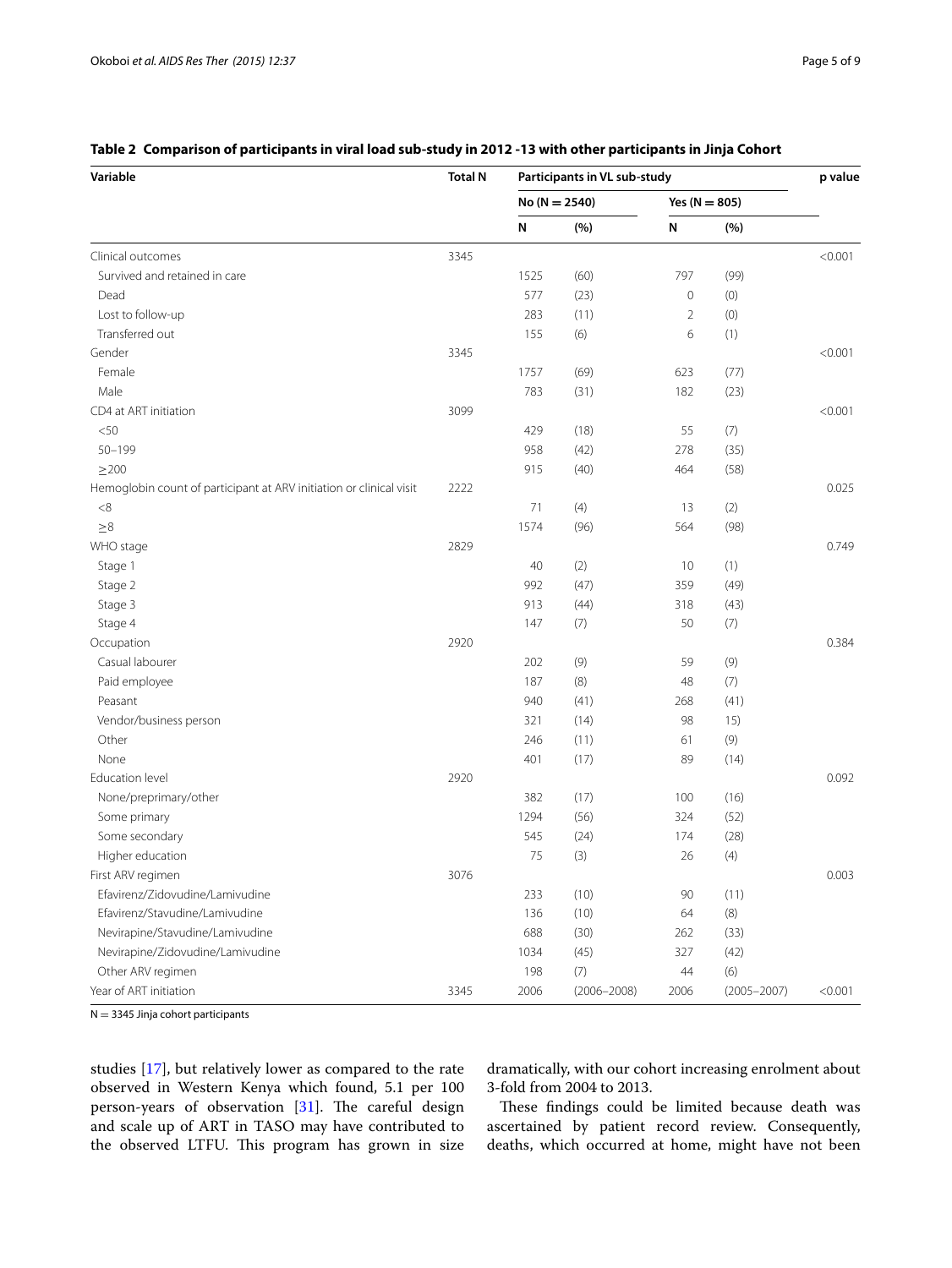## **Variable Total N Viral load result (copies/mL) p value**  $\leq$ 1000 (N = 809)  $\geq$ 1000 (N = 61) **N (%) N (%)** Gender 1986 – September 1987 – Stephen 1987 – Stephen 1987 – Stephen 1987 – Stephen 1987 – Stephen 1987 – Stephen 1987 – Stephen 1987 – Stephen 1988 – Stephen 1988 – Stephen 1988 – Stephen 1988 – Stephen 1988 – Stephen 198 Female 623 (77) 41 (67) Male 186 (23) 20 (33) Most important source of income  $\qquad \qquad 870$  0.399 Agricultural farming 254 (31) 16 (26) Wage or salaried employment and the same state of the same state of the same state of the state of the state of the state of the state of the state of the state of the state of the state of the state of the state of the st Crafts and trade work **54** (7) 2 (3) Petty trade in kiosks stalls and hawking and the state of the state of the state of the 198 (24) 22 (36) None 5 (8)  $\overline{77}$  (10) 5 (8) Other 133 (16) 8 (13) Education level 869 0.127 No education (including do not know) 173 (21) 8 (13) Some/completed primary 357 (44) 25 (41) Some/completed high school/higher education 278 (34) 28 (46) Current marital status and the control of the control of the control of the control of the control of the control of the control of the control of the control of the control of the control of the control of the control of Single/separated/divorced/widowed 31 (51) 481 (59) 31 (51) Legally married/co habiting and the state of the state of the state of the state of the state of the state of the state of the state of the state of the state of the state of the state of the state of the state of the stat Any evidence of CD4 cell count treatment failure? 867  $\sim$  867 No 781 (97) 42 (69) Yes 25 (3) 19 (31) Current ARV regimen (first regimen) 870 0.084 Nevirapine 626 (77) 53 (87) Efavirenz 183 (23) 8 (13) Current ARV regimen (second regimen) 870 0.417 3TC/ZDV 744 (92) 54 (89) FTC/TDF  $1$  (0)  $0$  (0) 3TC/TDF 63 (8) 7 (11) 3TC/ABC 1 (0) 0 (0) Frequency taking ARV pills 869 0.826 Never 517 (64) 37 (61) Once a week  $(8)$ More than once a week but less than a month 54 (7) 3 (5) More than a month 183 (23) 16 (26) Adherence (frequency missing ARV pills) 869 0.956 Never or more than a month that is not contact than a month than the contact of the contact of the contact of the contact of the contact of the contact of the contact of the contact of the contact of the contact of the con Once a week or more than once a week but less than a month 108 (13) 8 (13) Alcohol within previous month and the control of the control of the control of the control of the control of the control of the control of the control of the control of the control of the control of the control of the cont No 739 (91) 56 (92) Yes 70 (9) 5 (8) Age at time of VL test  $870$   $45$   $(40-50)$   $42$   $(37-45)$  0.003 Most recent CD4 cell count (cells/mm<sup>3</sup>) ) 867 575 (445–757) 253 (118–426) <0.001 Duration on ART (years) 870 7 (6–8) 7 (5–8) 0.775

### <span id="page-5-0"></span>**Table 3 Bivariate analysis of 870 participants with and without viral load <1000 copies/ml**

 $N = 870$ 

documented in the patient card. This may underestimate the rate of mortality. For this reason we combined LTFU with mortality as our outcome. As the data we used for

this analysis was routinely collected and entered by clinicians as part of providing clinical care, it lacks some accuracy and was not complete. This may underestimate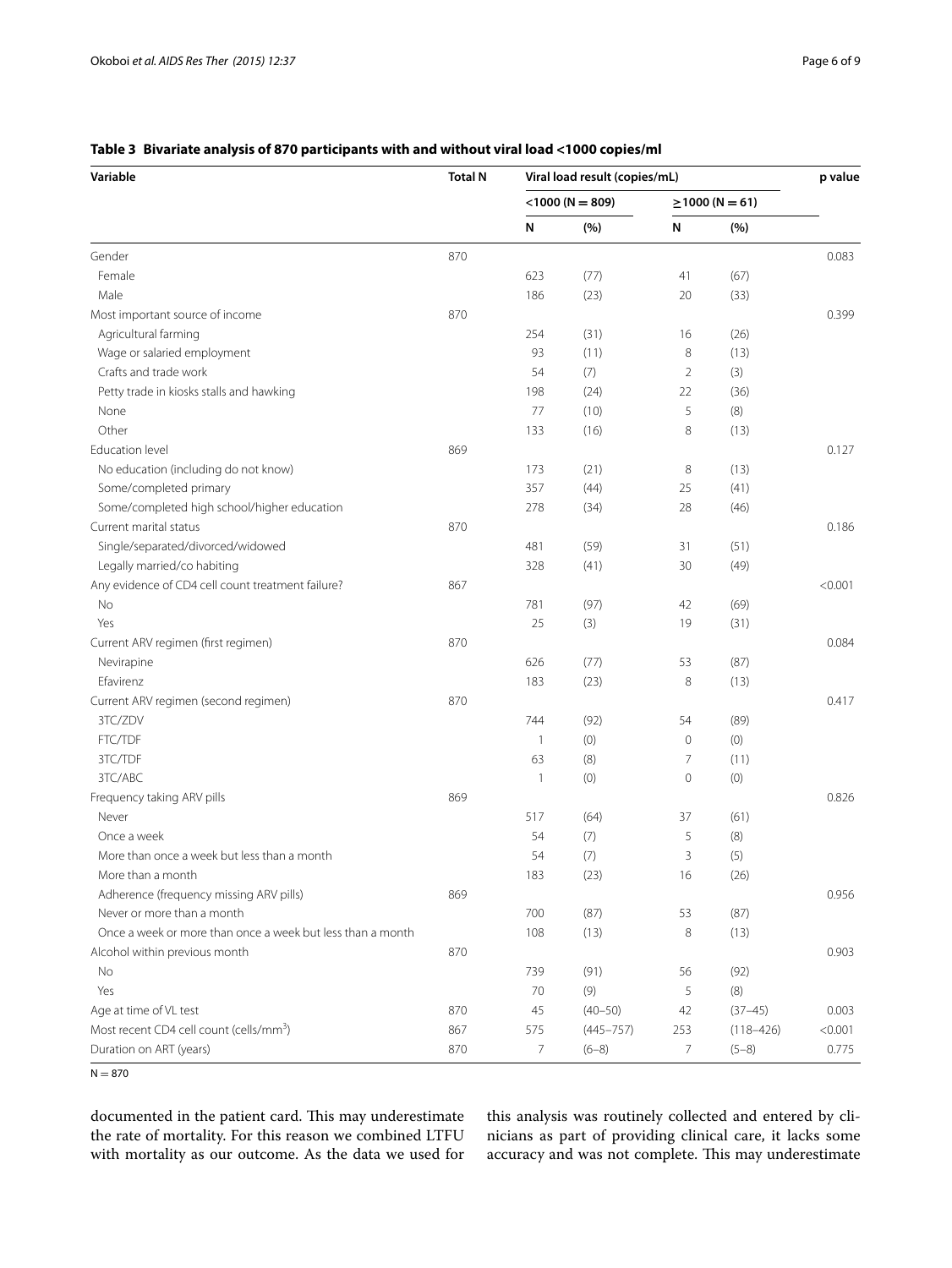|                                               | Univariate        |         | Multivariate      |         |  |
|-----------------------------------------------|-------------------|---------|-------------------|---------|--|
|                                               | OR (95 % CI)      | p value | OR (95 % CI)      | p value |  |
| Gender                                        |                   | 0.081   |                   |         |  |
| Female                                        | $1.00(-)$         |         |                   |         |  |
| Male                                          | 1.65 (0.94, 2.89) |         |                   |         |  |
| Education level                               |                   | 0.101   |                   | 0.132   |  |
| No education (including do not know)          | $1.00(-)$         |         | $1.00(-)$         |         |  |
| Some/completed Primary                        | 1.47(0.65, 3.34)  |         | 1.51(0.61, 3.72)  |         |  |
| Some/completed high school/higher education   | 2.25(1, 5.04)     |         | 2.34 (0.95, 5.76) |         |  |
| Current marital status                        |                   | 0.265   |                   |         |  |
| Single/separated/divorced/widowed             | $1.00(-)$         |         |                   |         |  |
| Legally married/co habiting                   | 1.35(0.8, 2.28)   |         |                   |         |  |
| Current ARV regimen (first regimen)           |                   | 0.091   |                   |         |  |
| Nevirapine                                    | $1.00(-)$         |         |                   |         |  |
| Efavirenz                                     | 0.52(0.24, 1.11)  |         |                   |         |  |
| Age (in years)                                | 0.95(0.91, 0.98)  | 0.003   | 0.96(0.92, 0.99)  | 0.020   |  |
| Number of child dependents                    | 0.95(0.88, 1.02)  | 0.174   |                   |         |  |
| Most recent CD4 cell count (per 100 cells/µl) | 0.50(0.42, 0.59)  | < 0.001 | 0.51(0.43, 0.6)   | < 0.001 |  |

#### <span id="page-6-0"></span>**Table 4 Univariate and multivariate logistic regression analysis of factors associated with virologic failure**

or overestimate some outcome of interest. As well some variables were extensively missing and we could not include them in multivariate analyses. As well, there is some possibility of misclassification as we observed six patients in the virologic failure sub-study who were classified as having transferred out of the program and two other participants in the sub-study met our criteria of LTFU, despite being in care.

## **Conclusion**

Among participants enrolled in an ART program for a median of over 5 years, rates of mortality and LTFU were very low and did not differ based on the geographic residence of program participants. This demonstrates that community-based distribution systems can effectively mitigate the time and cost constraints associated with transportation to ART clinic sites. As well, ART programs which only routine CD4 testing and good adherence strategies can expect good clinical and virologic outcomes.

#### **Methods**

#### **Study design**

We conducted a retrospective cohort analysis of all patients >18 years old who initiated ART at the TASO service clinic in Jinja. Jinja clinic is one of the eleven TASO ART clinics in Uganda which serves clients within a radius of 75 km. Between January 2004 and July 2009 the CD4 count cut off point for ART eligibility increased from 200 to 250 cell/ml. The AIDS Support Organization (TASO) has the largest non-governmental ART program in the country with more than 80,000 individuals accessing care and over 65,000 individuals receiving ART through 11 service centers, the ART program has been designed to accommodate the needs of clients since its inception. This has been operationalized in terms of providing clients with much more than just clinic visits and medications. Several types of program delivery models have been implemented and revised over the past 10 years at TASO, including home-based care [[11,](#page-8-21) [30](#page-8-22)] the use of satellite clinics, community drug distribution [\[29](#page-8-23)], as well as more conventional clinic-based approaches. In TASO, patients who are initiated on ART after 6 months of ART treatment are evaluated by clinicians and counselors for down referred to Community Drug Distribution Point (CDDP). A CDDP is a small group of 20–50 patients who have been on ART for at least 6 months, are stable clinically, have disclosed their sero-status to a friend or relative and have consented to down referral to the community for continued ART refill, monitoring by lay workers. The patients themselves identify a place within their community where they converge to receive their refills, ART reviews and evaluation by TASO counselors (lay workers) and six monthly reviews by TASO clinical staff. The group elects a leader who is an expert client who then mobilizes and follows up all the patients in his/her group for adherence and other counseling issues, he is also responsible for up referral of the patients to the facility in case of any illness or suspected medication side effect. In the CDDP, Drug refills are conducted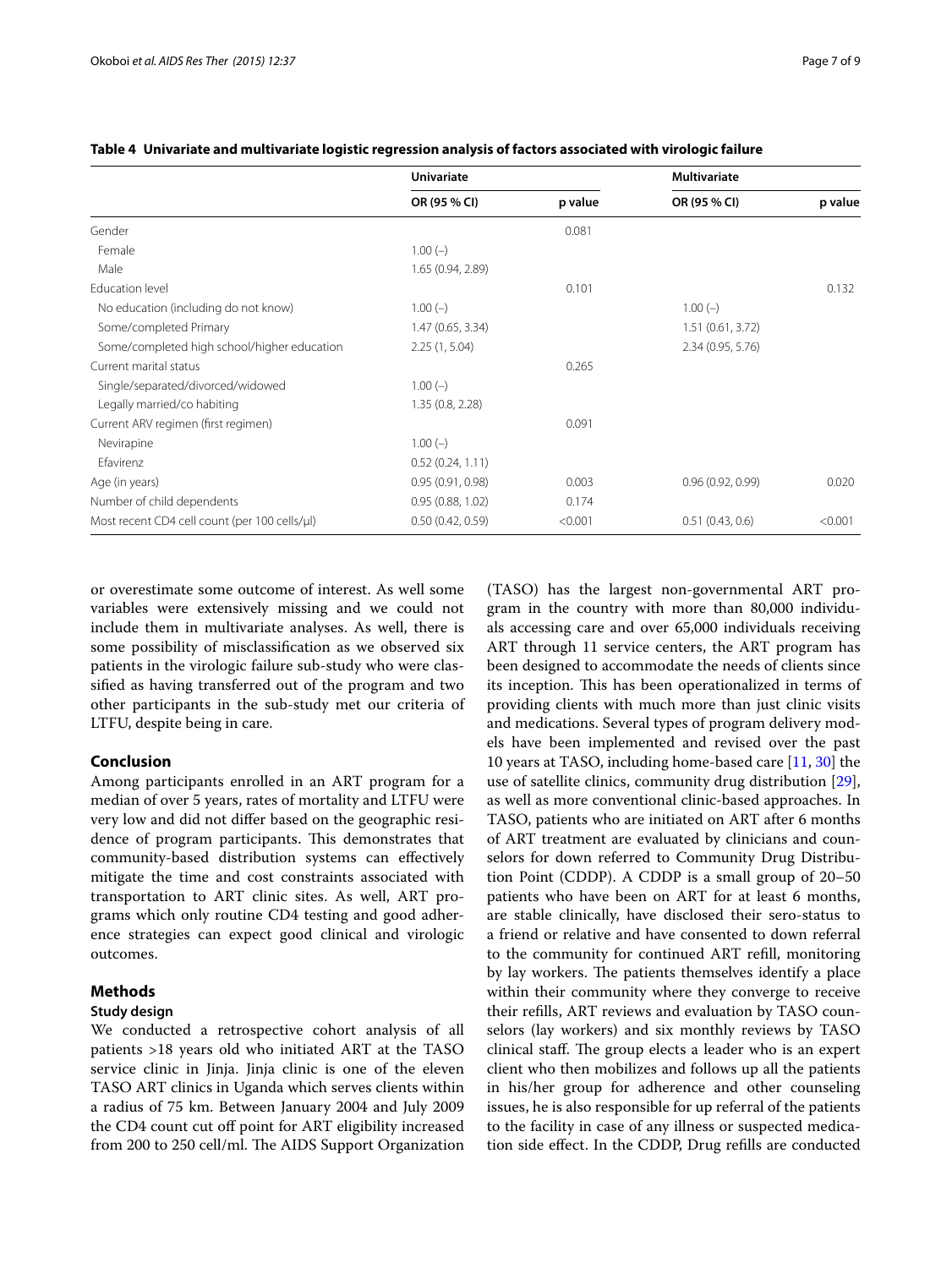every 2 to 3 months, with clinical assessments conducted at the time of drug refills by health professionals and CD4 cell counts performed every 6 months by laboratory technician. No routine VL monitoring is performed as part of this program. For community-based drug distribution, ART is provided at the community by trained lay workers, who are mostly social workers and teachers supervised by Clinical Services Supervisor.

## **Data collection**

In June of 2013, we used the clinical database of TASO Jinja, to extract clinical data at enrollment and subsequent visits, the data collected included WHO stage, baseline CD4, CD4 at subsequent visits, HB, distance to the service centre, ART start date and regimen, as well as basic socio-demographic information. The database also records information on known deaths and patients who have transferred out of the program. When necessary, patient charts in use at TASO Jinja were used to supplement the information found in the clinical database. Individual consent was not obtained from the study participants but the patient records were anonymized and de-identified prior to analysis. Additionally, between August 2012 and May 2013, we obtained funding to conduct viral load (VL) tests for clients who attended the clinic or outreach site and who had been on ART for at least 4 years, while still on a first-line ART regimen. The Participants in this component of the study did provide individual written informed consent. The study protocol and consent forms were approved by the Research Ethics Board of the University of British Columbia, the TASO Research Ethics Committee, the Uganda Virus Research Institute and the Uganda National Council for Science and Technology.

#### **Data analysis**

Retention in care was defined by a record of at least one clinic visit in the 6 months before June 1, 2013. We included factors that determined retention and mortality among adults enrolled in HIV service delivery models and conducted bivariate analyse using Kruskal–Wallis and Chi square tests using STATA version 16 to compare clients who remained active program clients throughout the study period, with those who are known to have died or who were LTFU. We used Cox Proportional Hazards Modeling to determine factors associated with the combined outcome of mortality and LTFU, given that the bivariate analysis suggested more similarities between participants in these categories than with those retained in care or transferred out. District of residence was our primary explanatory variables of interest, but we examined other important co-factors, such as CD4 counts at treatment initiation, gender, ethnicity, and other variables for potential inclusion in explanatory models. For the analysis of virologic failure, we calculated the proportion of individuals with virologic failure defined as  $\geq$ 1000 copies/mL. We then conducted a bivariate analysis with participants classified on the basis of presence or absence of viral failure (defined as a VL of  $\geq$ 1000 copies/mL) and examined factors independently associated with virologic failure using multivariate logistic regression.

#### **Abbreviations**

TASO: the AIDS Support Organization; CDDP: community drug distribution point; LTFU: lost to follow up.

#### **Authors' contributions**

DMM, SP, and SO, designed the study. SO, JW and JB supervised data collection of the study. AE, CB, MN, DK, and, SP collected the data. SS, DE, AE, SO and DMM, conducted or contributed to the data analysis. ED, AE, SS, SO and DMM interpreted the data. SO prepared the original manuscript, PK, PM and DMM contributed to subsequent revisions. All authors read and approved the final manuscript.

#### **Author details**

<sup>1</sup> Mulago Hospital Complex, The AIDS Support Organization (TASO), P.O BOX 10443, Kampala, Uganda. <sup>2</sup> The BC Centre for Excellence in HIV/AIDS, Vancouver, Canada.<sup>3</sup> Faculty of Medicine, University of British Columbia, Vancouver, Canada. <sup>4</sup> MRC/UVRI Uganda Research Unit on AIDS, Entebbe, Uganda.

#### **Acknowledgements**

We are grateful to The AIDS Support Organization (TASO) for accepting us to access participants' data for this study as per organizational data access policy. We acknowledge the valuable support received from Moore M David inform of mentorship and the Executive Director TASO Dr. Etukoit Bernard for supporting this study including ploughing back the findings into programming. This study was not funded therefore; no body received salary from this study.

#### **Competing interests**

The authors declare that they have no competing interests.

Received: 13 June 2015 Accepted: 26 October 2015 Published online: 12 November 2015

#### **References**

- <span id="page-7-0"></span>1. Gill CJ, Hamer D, Simon JL, Thea DM, Sabin L. No room for complacency about adherence to antiretroviral therapy in sub-Saharan Africa. AIDS. 2005;19:1243–9.
- 2. Lawn SD, Myer L, Orrell C, Bekker LG. Wood R Early mortality among adults accessing a community-based antiretroviral service in South Africa: implications for programme design. AIDS. 2005;19:2141–8.
- <span id="page-7-1"></span>3. Wester CW, Kim S, Bussmann H, Avalos A, Ndwapi N, et al. Initial response to highly active antiretroviral therapy in HIV-1C-infected adults in a public sector treatment program in Botswana. J Acquir Immune DeficSyndr. 2005;40:336–43.
- <span id="page-7-3"></span>4. Mills EJ, Nachega JB, Buchan I, Orbinski J, Attaran A, et al. Adherence to antiretroviral therapy in sub-Saharan Africa and North America: a metaanalysis. JAMA. 2006;296:679–90.
- <span id="page-7-2"></span>5. Akileswaran C, Lurie MN, Flanigan TP. Mayer KH Lessons learned from use of highly active antiretroviral therapy in Africa. Clin Infect Dis. 2005;41:376–85.
- <span id="page-7-4"></span>6. Rasschaert Freya, Telfer Barbara, Lessitala Faustino, Decroo Tom, Remartinez Daniel, Biot Marc, BaltazarCandrinho Francisco Mbofana, Van Damme Wim. A qualitative assessment of a community antiretroviraltherapy group model in tete. PLOS: Mozambique; 2014.
- <span id="page-7-5"></span>7. Geng E, Bangsberg D, Musinguzi N, Emenyonu N, Bwana MB, Yiannoutsos C, Glidden D, Deeks SG, Martin J. Understanding reasons for and